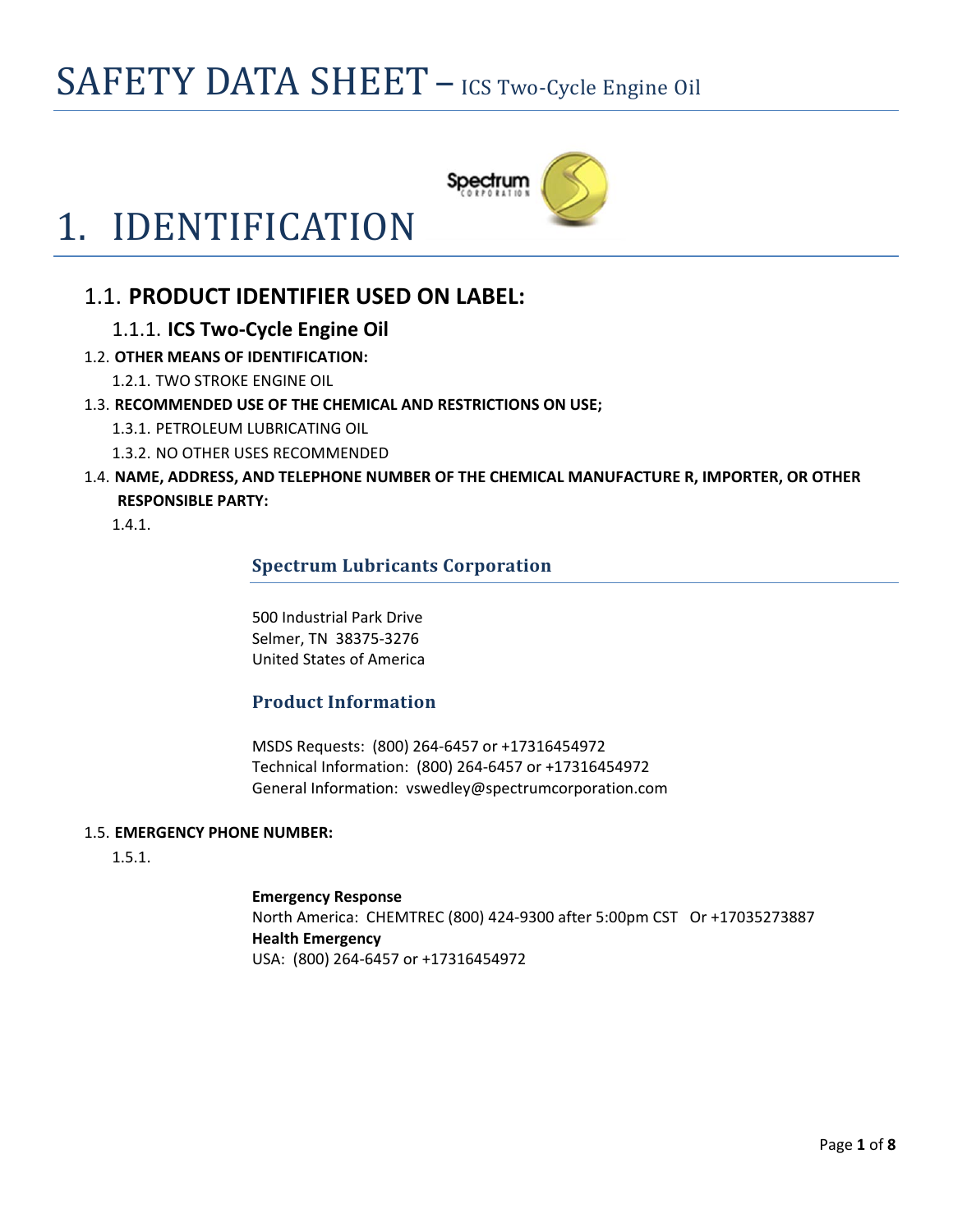# SAFETY DATA SHEET - ICS Two-Cycle Engine Oil

# 2. HAZARD(S) IDENTIFICATION

### 2.1. **CLASSIFICATION OF THE CHEMICAL IN ACCORDANCE WITH PARAGRAPH (d) of §1910.1200:**

2.1.1. Acute Inhalation Category 4

2.2. **Signal Word:**

2.2.1. Warning

2.3. **Symbol:**



### 2.4. **Hazard Statements:**

2.4.1. Harmful if Inhaled

- 2.5. **Precautionary Statements:**
	- 2.5.1. Prevention:
		- 2.5.1.1. Avoid breathing dust/fume/gas/mist/vapors/spray.
		- 2.5.1.2. Use only outdoors or in a well‐ventilated area.
	- 2.5.2. Response:

2.5.2.1. If inhaled: Remove person to fresh air and keep comfortable for breathing.

# 3. Composition/ information on ingredients

### 3.1. **The chemical name and concentration (exact percentage) or concentration ranges of all ingredients which are classified as health hazards in accordance with paragraph (d) of §1910.1200**

3.1.1.

| <b>COMPONENTS</b>                           | <b>CAS Number</b> | EU Number | Concentration | Hazard            |
|---------------------------------------------|-------------------|-----------|---------------|-------------------|
|                                             |                   |           | $(\%)$        | <b>Statements</b> |
|                                             |                   |           |               | (see Section 16)  |
| Solvent-dewaxed heavy paraffinic            | 64742-65-0        | 265-169-7 | 65-85         | H332              |
| distillates (petroleum)                     |                   |           |               |                   |
| Distillates (petroleum), hydrotreated light | 64742-47-8        | 265-149-8 | $5 - 15$      | H304, H315,       |
|                                             |                   |           |               | H226, H412        |
| Residual oils (petroleum), solvent-refined  | 64742-01-4        | 265-101-6 | $5 - 15$      | H332              |

### 4. FIRST AID MEASURES

4.1.

| Skin: | Wash skin with soap and warm water. Wash clothing before re-use.                                |
|-------|-------------------------------------------------------------------------------------------------|
| Eye:  | If splashed into eyes flush eyes with clear water for several minutes.                          |
|       | <b>Inhalation:</b> Remove person to fresh air and keep comfortable for breathing. Call a poison |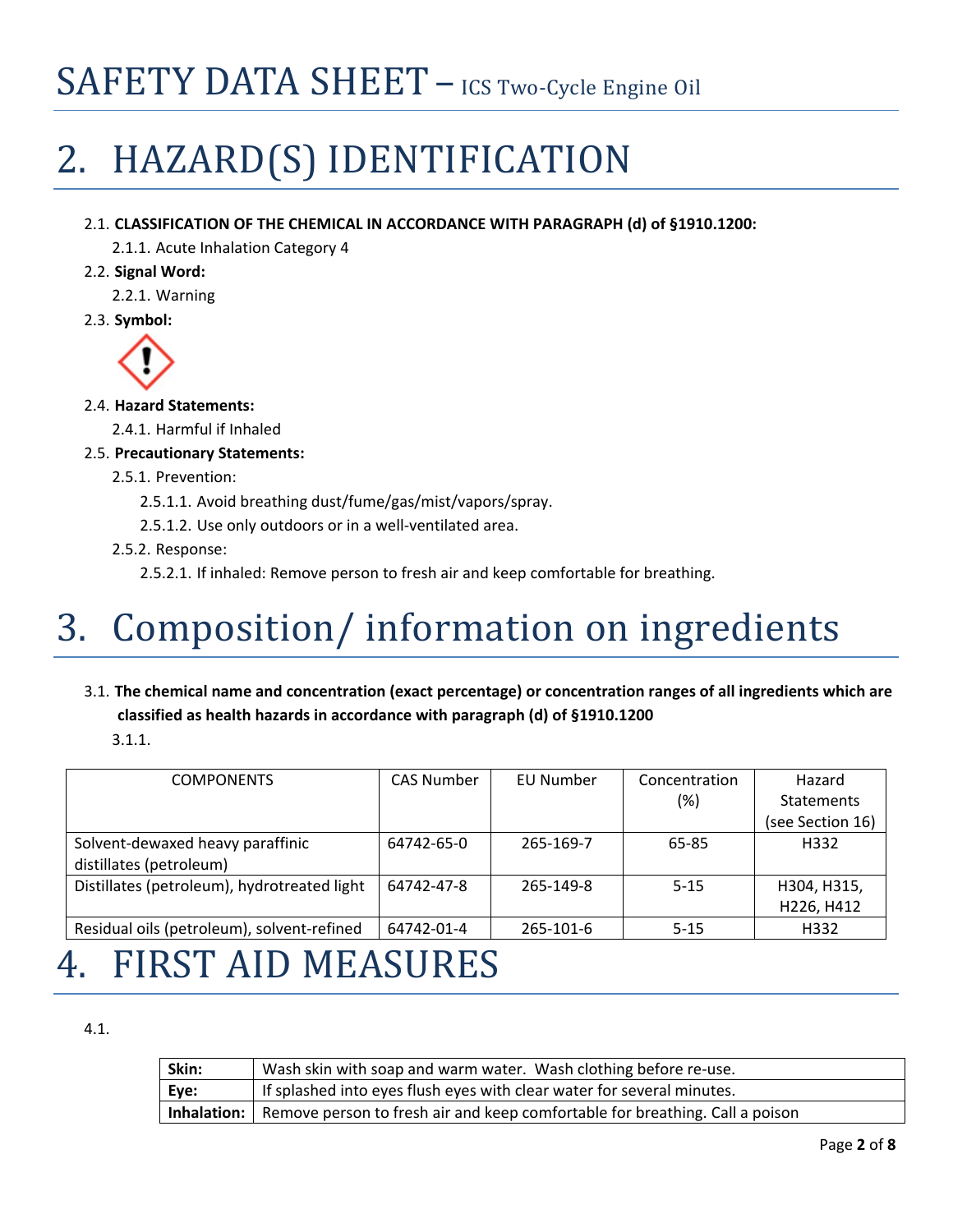## SAFETY DATA SHEET – ICS Two-Cycle Engine Oil

center/doctor if you feel unwell

**Ingestion:** If ingested, do not induce vomiting. Call a physician.

# 5. FIRE FIGHTING MEASURES

5.1. **Flash Point:** 205°F (96.1°C)

### 5.2. **Protective Equipment/Fire Fighting Instructions:**

5.2.1. For fires involving this material, do not enter any enclosed or confined fire space without proper protective equipment, including self‐contained breathing apparatus.

### 5.3. **Extinguishing Media:**

5.3.1. Use water fog, foam, dry chemical or carbon dioxide  $(CO<sub>2</sub>)$  to extinguish flames.

### 5.4. **Special Firefighting Procedures:**

5.4.1. Cool exposed containers with water spray.

### 5.5. **Unusual Fire and Explosion Hazards:**

5.5.1. Pressure increase in over heated closed containers. Cool containers with water spray.

# 6. ACCIDENTAL RELEASE MEASURES

### 6.1. **Spill Procedures:**

6.1.1. Remove ignition sources. Recover Liquid. Add absorbent to spill area. Ventilate confined spaces. Advise authorities if product enters sewers, etc.

### 6.2. **Waste Disposal:**

6.2.1. Assure conformity with applicable disposal regulations. Dispose of absorbed material at approved waste site

### 6.3. **Precautionary Measures:**

6.3.1. Do not get in eyes, on skin, or on clothing. Do not taste or swallow. Wash thoroughly after handling. 6.3.2. Avoid contaminating soil or releasing this material into sewage and drainage systems and bodies of water.

# 7. HANDLING AND STORAGE

### 7.1. **Handling**

7.1.1. Empty containers retain product residue (solid, liquid, and/or vapor) and can be dangerous. Do not pressurize, cut, weld, braze, solder, drill, grind, or expose such containers to heat, flame, sparks, static electricity, or other sources of ignition. They may explode and cause injury or death. Empty containers should be completely drained, properly closed, and promptly returned to a drum re‐conditioner or disposed of properly.

### 7.2. **Storage**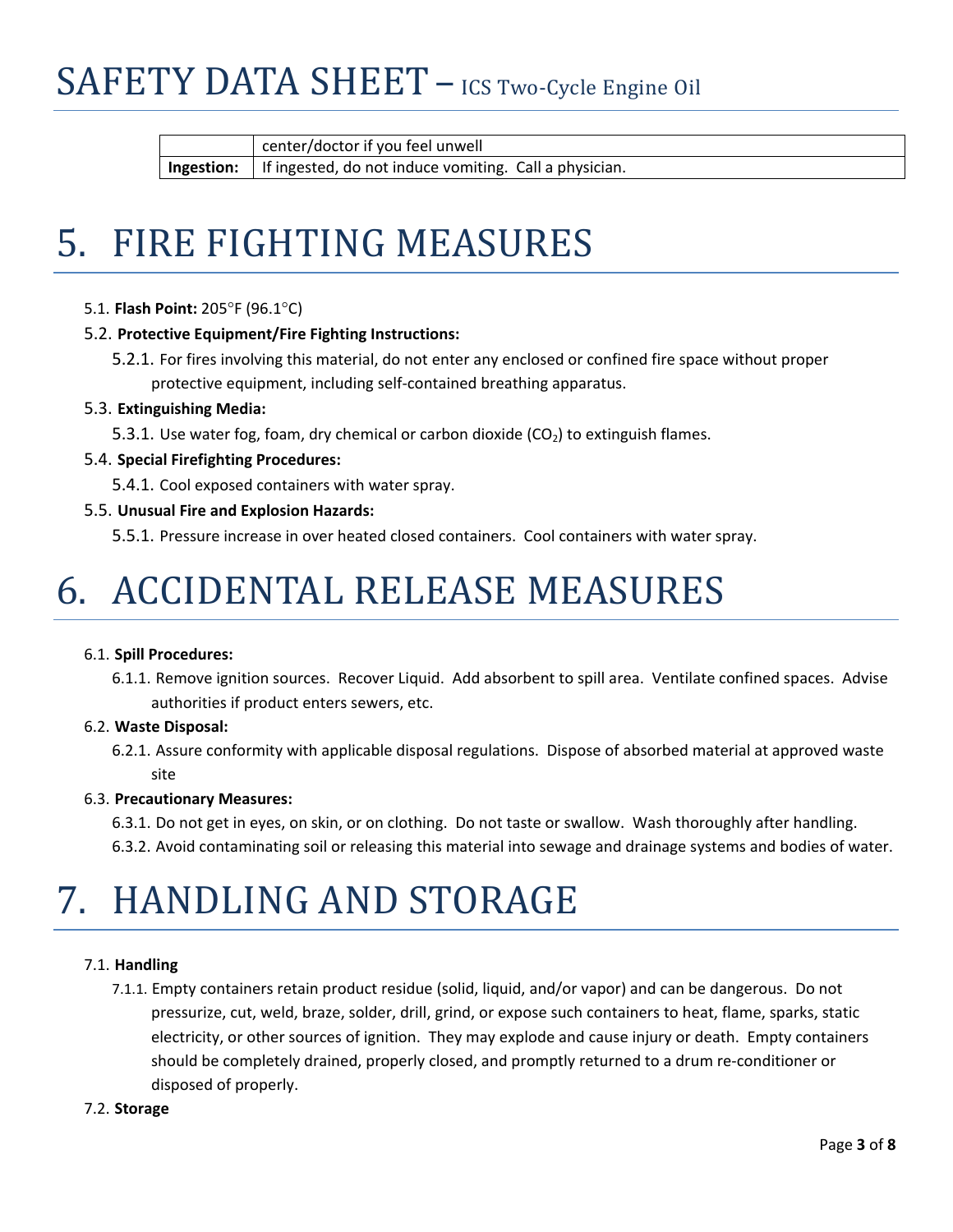7.2.1. Keep container closed when not in use. Do not store with strong oxidizing agents. Do not store at elevated temperatures.

# 8. EXPOSURE CONTROLS/ PERSONAL PROTECTION

### 8.1. **Component Exposure Limits:**

### 8.1.1. **TWO STROKE ENGINE OIL 5mg/m3 (oil mist) ACGIH TLV OSHA PEL**

| <b>COMPONENTS</b>                           | <b>ACGIH TLV</b> | <b>OSHA PEL</b> |
|---------------------------------------------|------------------|-----------------|
| Residual oils (petroleum), solvent-refined  | $5mg/m3$ (oil    | $5mg/m3$ (oil   |
|                                             | mist) TWA        | mist) TWA       |
| Solvent-dewaxed heavy paraffinic            | $5mg/m3$ (oil    | $5mg/m3$ (oil   |
| distillates (petroleum)                     | mist) TWA        | mist) TWA       |
| Distillates (petroleum), hydrotreated light | $5mg/m3$ (oil    | $5mg/m3$ (oil   |
|                                             | mist) TWA        | mist) TWA       |

#### 8.2. **Engineering Controls:**

8.2.1. Ventilate as needed to comply with exposure limit

### 8.3. **Eye Protection:**

8.3.1. Use goggles/face shield to avoid eye contact

### 8.4. **Glove Protection:**

8.4.1. Use impervious gloves to avoid repeated/prolonged skin contact.

### 8.5. **Work/Hygienic Practices:**

8.5.1. If clothing becomes contaminated, change to fresh clean clothing. Do not wear until thoroughly laundered.

### 9. PHYSICAL AND CHEMICAL PROPERTIES

| 9.1. Appearance/Odor:                 | Blue colored liquid with<br>mild hydrocarbon odor. | 9.2. Odor Threshold:             | No data available |
|---------------------------------------|----------------------------------------------------|----------------------------------|-------------------|
| $9.3.$ pH:                            | No data available                                  | 9.4. Boiling Point:              | Wide range        |
| 9.5. Melting Point:                   | No data available                                  | 9.6. Solubility $(H20)$ :        | Negligible        |
| 9.7. Specific Gravity:                | $0.8783 \ @ 15.6^{\circ}$ C                        | 9.8. Density:                    | 7.3 $\frac{1}{2}$ |
| 9.9. Octanol/H <sub>2</sub> 0 Coeff.: | No data available                                  | 9.10. Evaporation Rate (BUAC=1): | $\leq 1$          |
| 9.11. Molecular Weight:               | No data available                                  | 9.12. Decompostion Temp:         | No data available |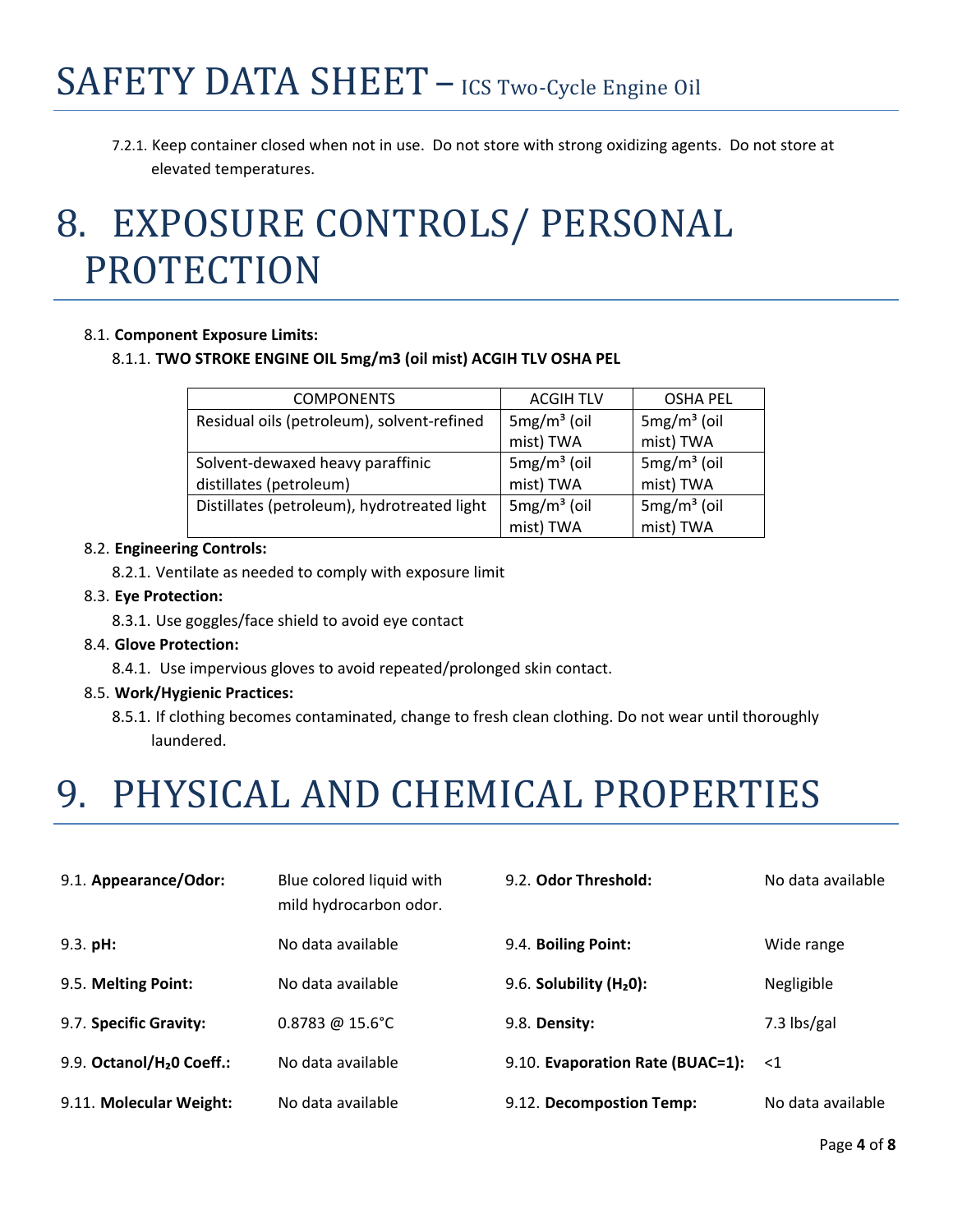## SAFETY DATA SHEET – ICS Two-Cycle Engine Oil

| 9.13. Auto Ignition:              | No data available                   | 9.14. Lower Flammability Limit:   | No data available                  |
|-----------------------------------|-------------------------------------|-----------------------------------|------------------------------------|
| 9.15. Flash Point:                | $205^{\circ}$ F (96.1 $^{\circ}$ C) | 9.16. Upper Flammability Limit:   | No data available                  |
| 9.17. Vapor Density (Air=1): $>1$ |                                     | 9.18. Vapor Pressure:             | $\leq$ 1mmHg @ 20 $\degree$ C      |
| $9.19.$ VOC:                      | 70 g/L                              | 9.20. Flammability Class:         | Not classified                     |
| 9.21. Viscosity @ $40^{\circ}$ C  | 42cSt (42 mm <sup>2</sup> /s)       | 9.22. Viscosity @ $100^{\circ}$ C | 10.2 cSt (10.2 mm <sup>2</sup> /s) |

### 10.STABILITY AND REACTIVITY

### 10.1. **Reactivity**:

- 10.1.1. Material does not pose a significant reactivity hazard.
- 10.2. **Chemical Stability:**
	- 10.2.1. Stable
- 10.3. **Incompatibility/Conditions to avoid:**
	- 10.3.1. Avoid strong oxidants
- 10.4. **Possibility of Hazardous Reactions:** 10.4.1. Will not undergo hazardous polymerization.

### 10.5. **Hazardous Decomposition Products:**

10.5.1. Partial burning produces fumes, smoke and carbon monoxide

### 11. TOXICOLOGY INFORMATION

### 11.1. **Likely Routes of Exposure:**

11.1.1. Ingestion, Inhalation, Eye contact, Skin contact.

### 11.2. **Acute Effects:**

- 11.2.1. Inhalation: Harmful if inhaled. May cause respiratory irritation.
- 11.2.2. Eye Contact: Expected to be low eye irritation.
- 11.2.3. Skin Contact: Expected to be low skin irritation.
- 11.2.4. Ingestion: Expected to be low ingestion hazard.

### 11.3. **Component Data/ Analysis**

| <b>COMPONENTS</b>          | Oral (LD50) (Rat) | Inhalation (LC50) (Rat)   | Dermal (LD50)<br>(Rabbit) |
|----------------------------|-------------------|---------------------------|---------------------------|
|                            |                   |                           |                           |
| Residual oils (petroleum), | >5000 mg/kg       | $2.18$ mg/l (4hr)         | $>2000$ mg/kg             |
| solvent-refined            |                   |                           |                           |
| Solvent-dewaxed heavy      | >5000 mg/kg       | $2.18 \text{ mg/l}$ (4hr) | $>2000$ mg/kg             |
| paraffinic distillates     |                   |                           |                           |
|                            |                   |                           |                           |
| (petroleum)                |                   |                           |                           |
| Distillates (petroleum),   | >5000 mg/kg       | $2.18 \text{ mg/l}$ (4hr) | $>2000$ mg/kg             |
| hydrotreated light         |                   |                           |                           |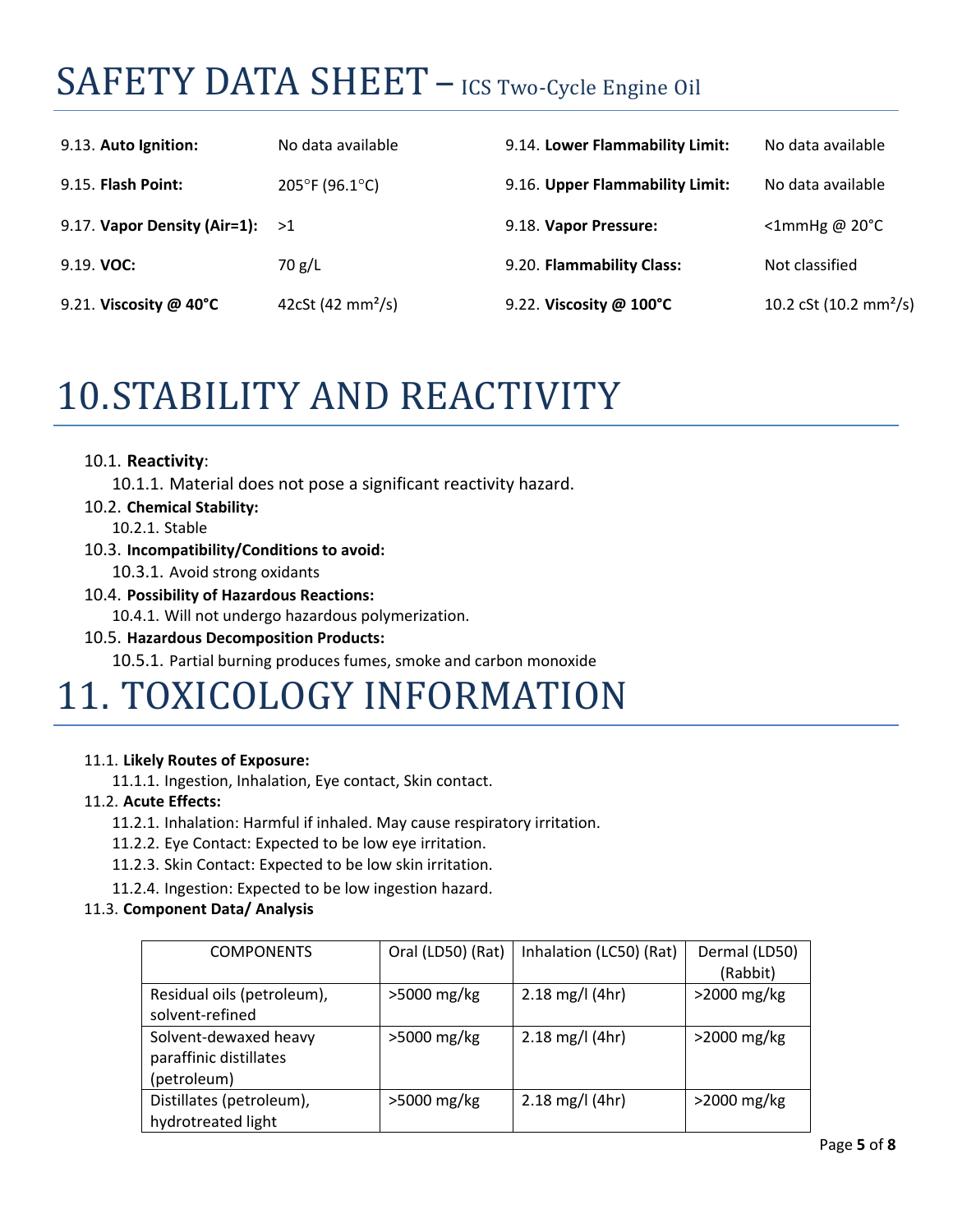### 11.4. **Sensitization:**

11.4.1. None known.

### 11.5. **Carcinogenicity:**

11.5.1. None greater than 0.1%.

11.6. **Mutagenicity:**

11.6.1. None known.

11.7. **Reproductive Toxicity:** 

11.7.1. None known.

### 11.8. **Teratogenicity:**

11.8.1. None known.

### 12.ECOLOGICAL INFORMATION

### 12.1. **Ecotoxicity**

12.1.1. An environmental fate analysis is not available for this specific product. Plants and animals may experience harmful or fatal effects when coated with petroleum products. Petroleum‐based (mineral) lubricating oils normally will float on water. In stagnant or slow‐flowing waterways, an oil layer can cover a large surface area. As a result, this oil layer might limit or eliminate natural atmospheric oxygen transport into the water. With time, if not removed, oxygen depletion in the waterway may be sufficient to cause a fish kill or create an anaerobic environment.

### 12.2. **Environmental Fate**

12.2.1. Analysis for ecological effects has not been conducted on this product. However, if spilled, this product and any contaminated soil or water may be harmful to human, animal, and aquatic life. Also, the coating action associated with petroleum and petroleum products can be harmful or fatal to aquatic life and waterfowl.

# 13. DISPOSAL CONSIDERATIONS

### 13.1. **Waste Disposal**:

13.1.1. Assure conformity with applicable disposal regulations. Dispose of absorbed material at approved waste site.

# 14.TRANSPORTATION INFORMATION

**The shipping description below may not represent requirements for all modes of transportation, shipping methods or locations outside of the United States.**

### 14.1. **ROAD AND RAIL**

14.1.1. DOT: NOT REGULATED

### 14.2. **VESSEL**

14.2.1. IMDG: NOT REGULATED

14.3. **AIR**

14.3.1. IATA: NOT REGULATED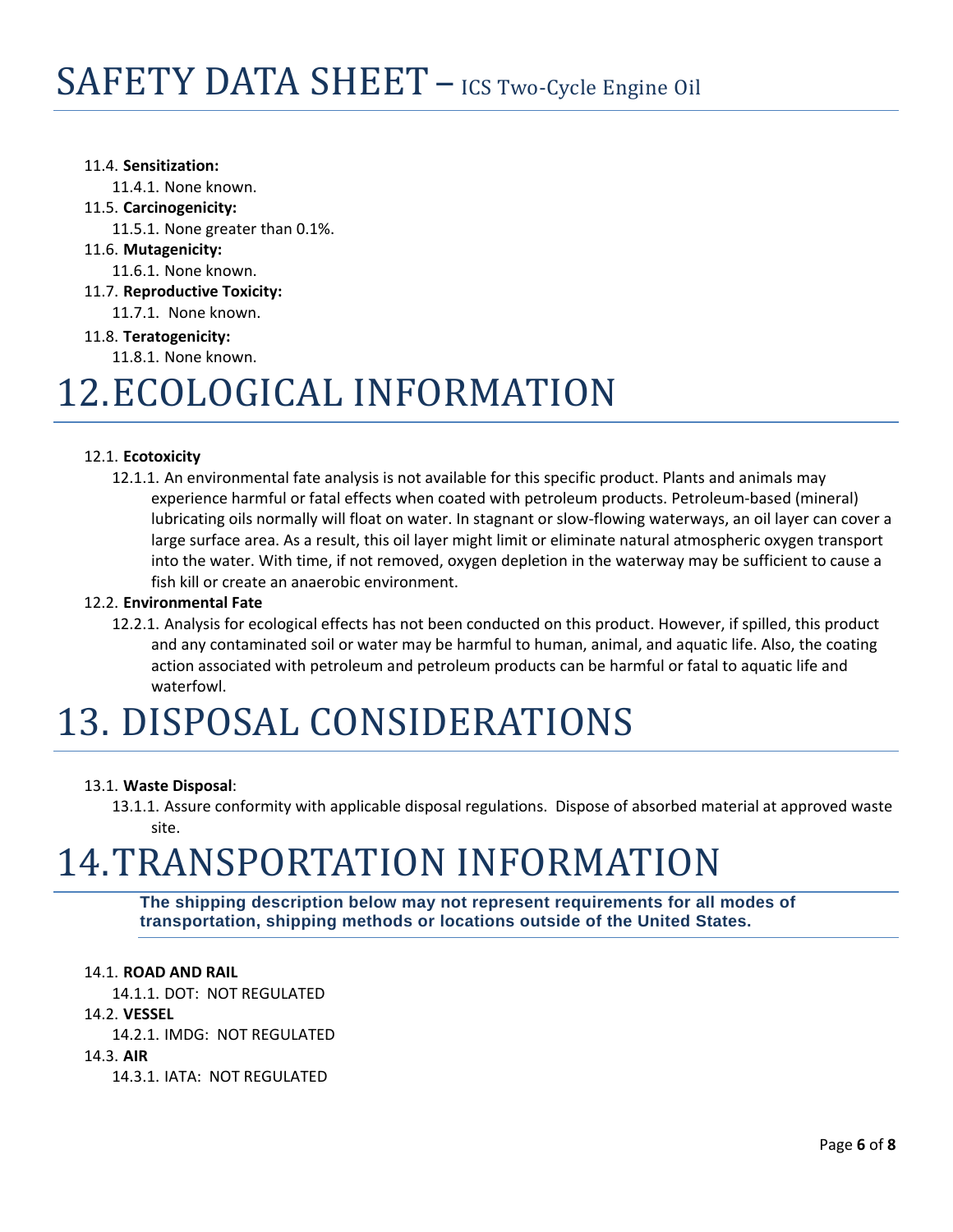# 15. REGULATORY INFORMATION

### 15.1. **TSCA Inventory**

15.1.1. This product and/or its components are listed on the Toxic Substances Control Act (TSCA) inventory.

- 15.2. **SARA 302/304 Emergency Planning and Notification**
	- 15.2.1. No components were identified.
- 15.3. **SARA 311/312 Hazard Identification**
	- 15.3.1. Acute (Immediate) Health Hazard

### 15.4. **SARA 313 Toxic Chemical Notification and Release Reporting**

15.4.1. : No components were identified.

### 15.5. **CERCLA**

15.5.1. No components were identified.

### 15.6. **Clean Water Act (CWA)**

15.6.1. This material is classified as an oil under Section 311 of the Clean Water Act (CWA) and the Oil Pollution Act of 1990 (OPA). Discharges or spills which produce a visible sheen on waters of the United States, their adjoining shorelines, or into conduits leading to surface waters must be reported to the EPA's National Response Center at (800) 424‐8802.

### 15.7. **California Proposition 65:**

15.7.1. WARNING: This product does contain chemicals known to the state of California to cause cancer, birth defects, or any other reproductive harm.

### 15.8. **New Jersey Right‐to‐Know Label**

15.8.1. Petroleum Oil

### 16.OTHER INFORMATION

| ×<br>۹ |  |  |
|--------|--|--|

| <b>HAZARD RANKINGS</b>     |   |                        |  |
|----------------------------|---|------------------------|--|
| <b>HMIS</b>                |   | NFPA                   |  |
| <b>HEALTH HAZARD</b>       |   | <b>HEALTH HAZARD</b>   |  |
| <b>FIRE HAZARD</b>         |   | <b>FIRE HAZARD</b>     |  |
| PHYSICAL HAZARD            | 0 | INSTABILITY/REACTIVITY |  |
| <b>Personal Protection</b> | B |                        |  |

|      | <b>Components Hazard Statements</b>       |
|------|-------------------------------------------|
| H304 | May be fatal if swallowed and enters      |
|      | airways                                   |
| H315 | Causes skin irritation                    |
| H226 | Flammable liquid and vapor                |
| H332 | Harmful if inhaled                        |
| H412 | Harmful to aquatic life with long lasting |
|      | effects                                   |

```
16.2. Date of preparation:  1/23/2014
```
### 16.3. **MANUFACTURER DISCLAIMER:**